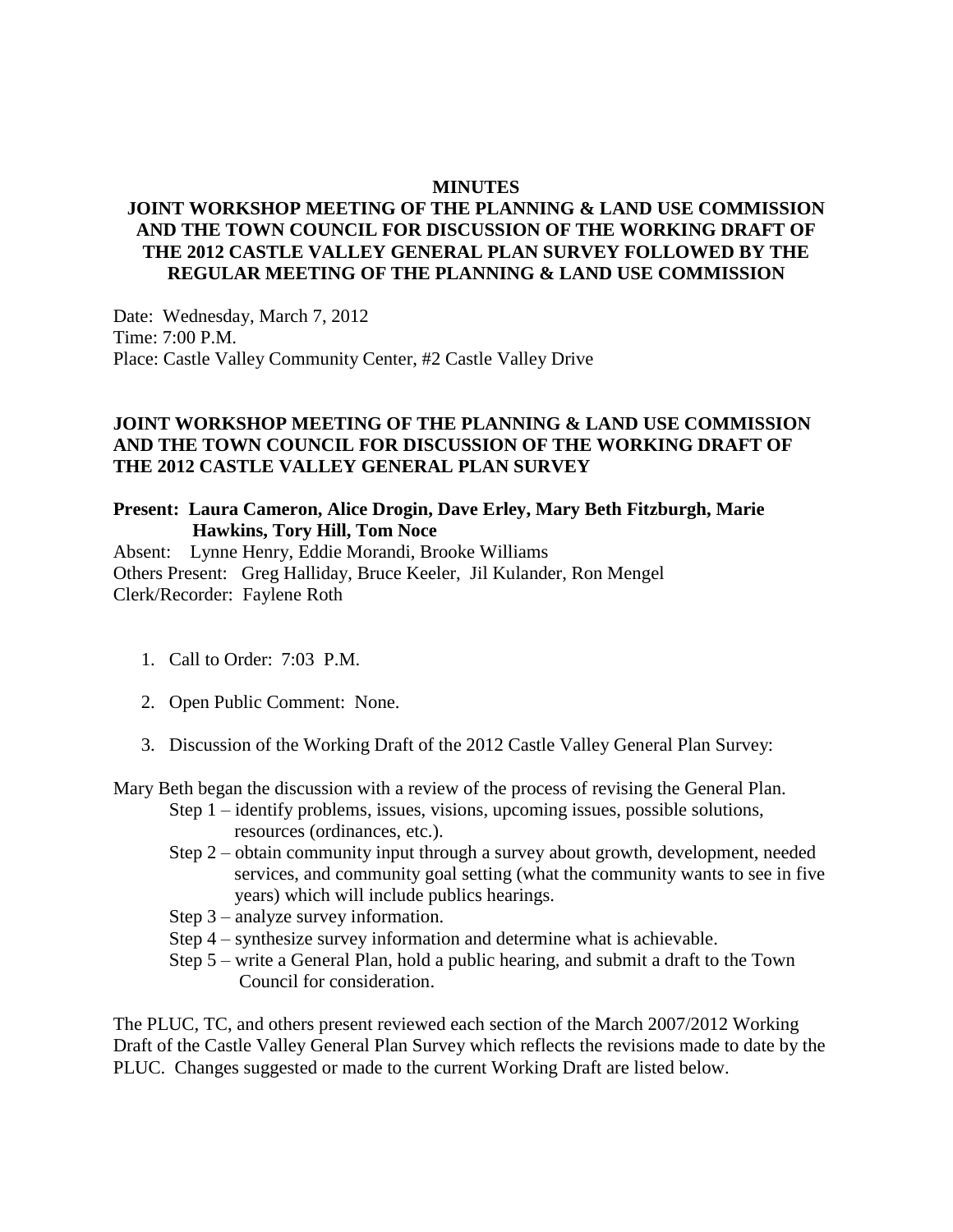Dave felt the survey would be easier to interpret if open-ended questions were avoided. He encouraged the PLUC to provide multiple choice responses wherever possible.

#### Section A – Water & Septic

The purpose of Section A is to determine the quality of Castle Valley well water for drinking by asking whether residents drink their water straight from the well or whether it required treatment before drinking. It was noted that some people choose to treat their water through distillation or reverse osmosis by choice even though the water is safe to drink. Those present agreed that it was also important to determine specifically what treatments were being used by residents because some treatments can adversely affect water quality by introducing high salt concentrations into the water table.

The third question in Section A is a duplicate and will be deleted.

Question A2 asking residents whether they support further funding for water quality studies and monitoring will be deleted. It was agreed that the previous Utah Geological Survey study continues to be valid so does not require an update. It was also noted that the Town, as a water provider, already has a program to monitor test wells throughout the valley which would reveal activity or special events (including septic contamination) that could jeopardize the quality of the aquifer.

Laura noted that even though Question A3 will be deleted, there are plans to educate residents about the maintenance of septic systems that do not require funding; such as, a Power Point presentation that will be added to the Town website.

Best practices for septic maintenance and the effect of gray water systems (which are allowed in Castle Valley) on septic operation were discussed, but no specific questions were formulated. It was agreed that the Town should focus on how **not** to let septic systems contaminate the water table, rather than whether there was a better system.

Those present supported the question regarding certification of septic pumping upon sale of a property but decided to rephrase it to allow certification of pumping within the last three to five years. It was also considered important to demonstrate that the system was properly functioning

The question regarding installation of septic risers on new construction will delete the reference to cost.

A question regarding support for monitoring holes at the end of drain fields will be added.

Mayor Erley suggested including a statement at the beginning of this section that informs residents of the potential threat of septic systems to our water quality.

Question A5 regarding support for a Town well to provide drinking water will be revised to read "...for property owners with wells not producing potable water."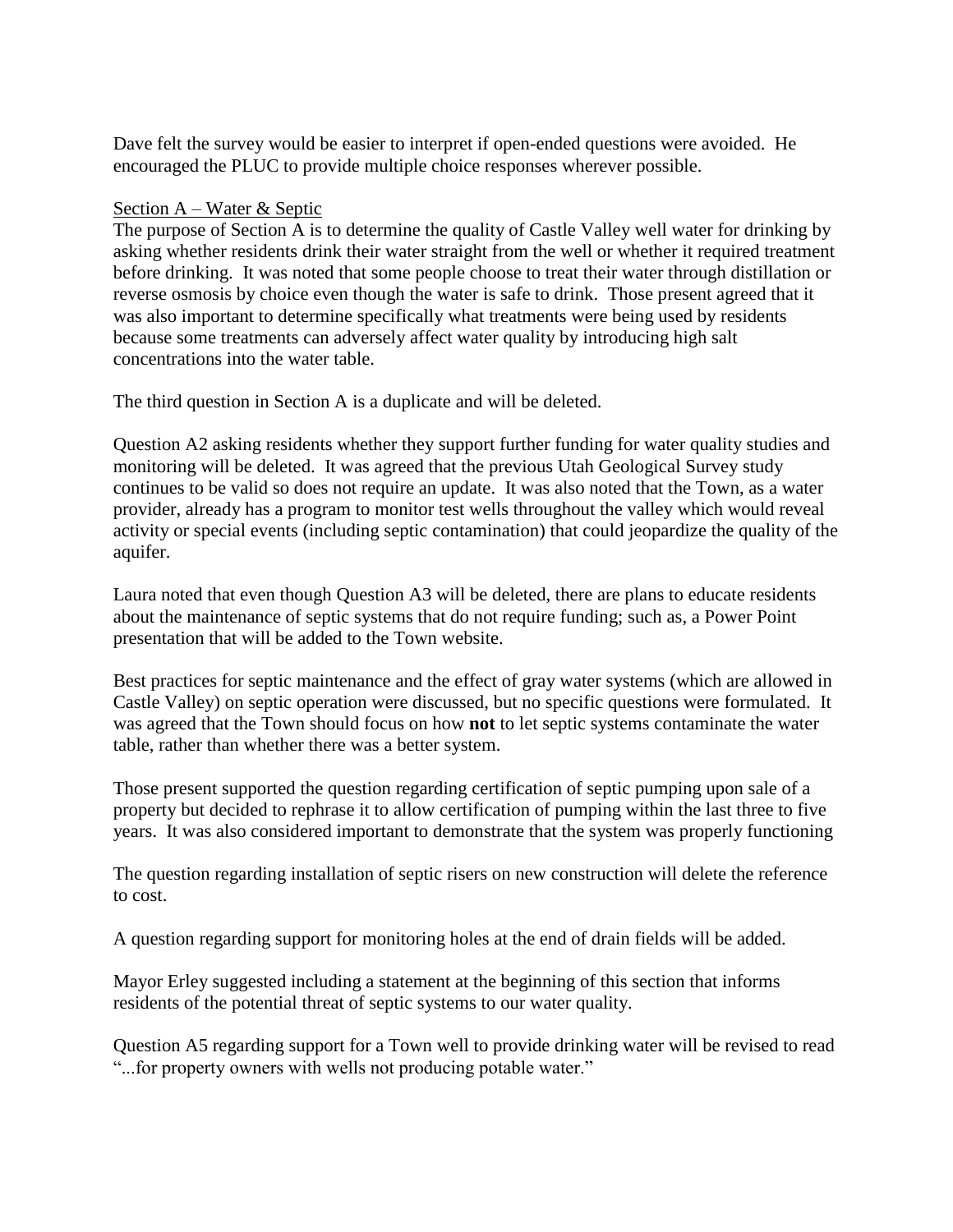Question A6 will be deleted as noted in the discussion regarding Question A2.

The last question in Section A regarding the reasons why residents have not signed Water User Agreements with the Town will be deleted.

Mary Beth asked Ron whether there were any long-term water plans projected for Castle Valley that should be included in the General Plan as goals. Ron responded that currently the Town has not developed any plans for future projects but funding is available for such projects. He said that including a water policy in the General Plan would enable Castle Valley to access the funding. No questions were proposed, but there will be further consideration of this matter. Mary Beth asked Ron to consider further questions regarding water that should be included in the survey.

#### Section B – Roads & Drainage

The first two questions will be deleted because there is now an acting road committee which has the responsibility to search for potential road problems.

Question B1 will be rephrased to ask if residents favor "increased taxes" for road and drainage work.

Questions B2 and B3 will be deleted, as suggested by Greg. Issues around the flood control ponds have been resolved and drainage issues are already considered by the Road Committee.

The questions regarding dust control will be retained but will include possible options, yet to be decided.

According to Mayor Erley, education regarding noxious weed control referred to in Question B5 could be considered part of the Town's fiduciary responsibility.

#### Section C – Agriculture & Livestock

It was agreed to delete questions C2 and C3 regarding livestock restrictions since they were addressed in the last revision to Ordinance 85-3.

#### Section D – Other Health and Safety

The discussion focused upon the threat to water quality that could result from the use of toxic herbicides and pesticides. Those present felt it was important to promote the use of nontoxic chemicals to protect water quality and to find out through the survey how many people currently use non-organic herbicides and/or pesticides. Question D3 which asks about a valley-wide response to grasshopper control was discussed, but no decision was made on whether to retain or to delete this question. Some members thought there was no nontoxic solution. Some reported that there was interest within the Town for a valley-wide toxic spray response. Mayor Erley cautioned about asking questions that could raise unrealistic expectations about what the Town could accomplish.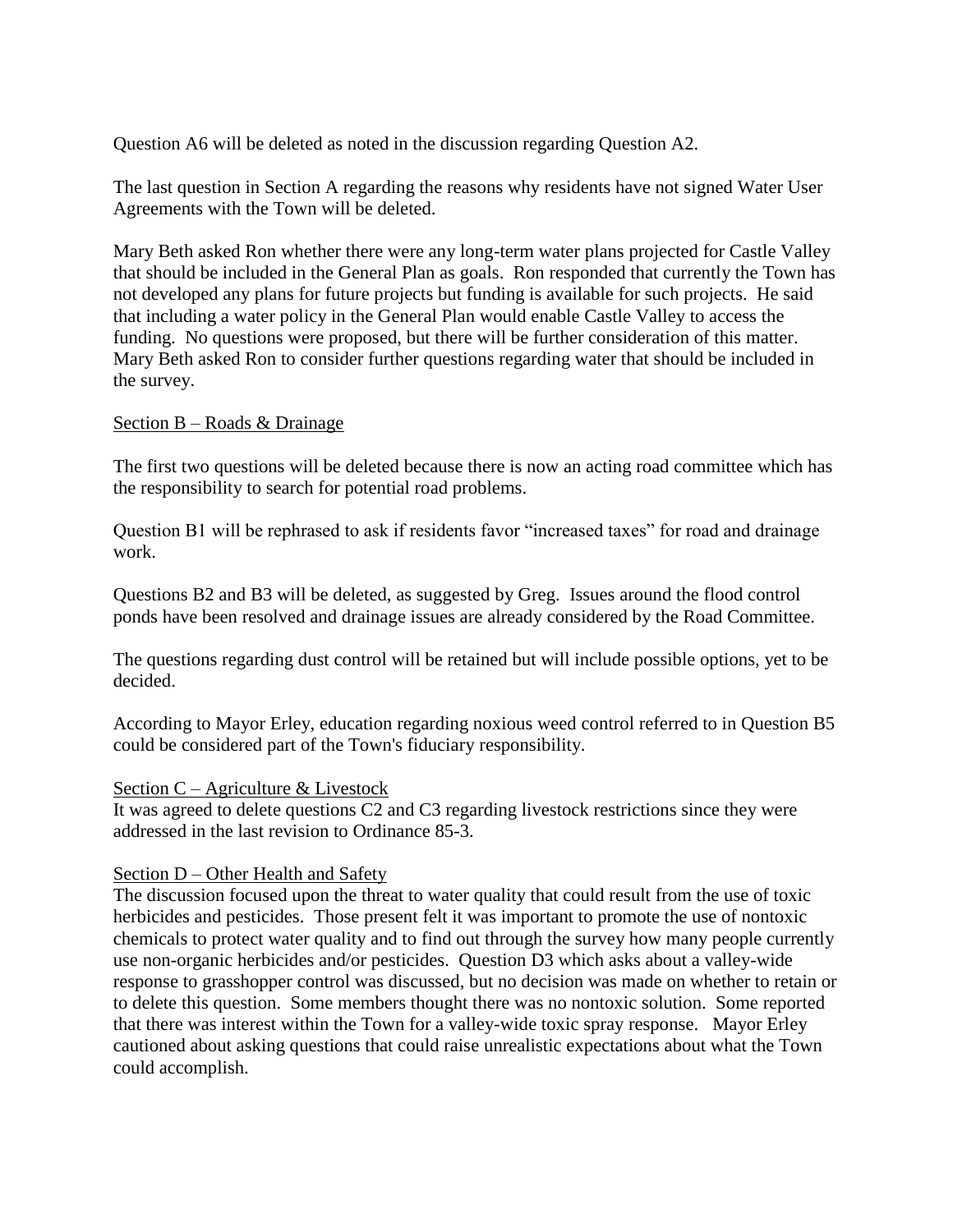#### Section  $E -$ Quality of Life

Questions about the value of the Town's 5-acre minimum lot size and single-family density will be retained. Question E3 regarding the Town's response should the BLM land swap fail will be rephrased to ask whether residents would "favor the Town pursuing options to keep the land for conservation purposes."

## Section F – Economy

Question F1 will be rephrased for clarity. It is the number of **new** businesses that is being sought. Question F3 will be rephrased to say "Do you favor the Town pursuing and supporting policies and programs that enable a diversity of income levels continuing to live in Castle Valley.

## Section G – Ordinance & Enforcement

Questions added in Section G regarding changes to the Town's Animal Control Ordinance and support of spending Town money to enable Castle Valley residents to utilize Moab/Grand County animal control services will be revised to reflect current discussions (as they develop) between the Town of Castle Valley and the City of Moab and Grand County.

## Section H – Community Life

The question added about cell phone service in Castle Valley will be rephrased to read "Would you like to **have** cell phone service..." The last question added which asks about support for a traveling or periodic health clinic in Castle Valley will be reconsidered after Laura determines the feasibility of such services.

#### Section J – Housing

Deletions regarding square footage and outbuildings were deleted since they have already been addressed in recent revisions to Ordinance 85-3. The questions regarding support for senior housing were approved.

#### Section K – Government

It was agreed that question K1 regarding spending Town money to enforce ordinances should be deleted. Those present did not think it would produce a viable solution to enforcement. The question regarding support for the Town to take proactive stands on regional and national issues will be split into two questions to segregate regional concerns from national concerns. The questions will be rephrased to focus on issues "that have the potential to affect our quality of life in Castle Valley." Added questions regarding communication about Town issues and participation in Town government were approved.

A last question will be added that asks if respondents found any questions unclear or ambiguous. It was felt that this would be an aid in evaluation of the survey.

#### Section L – Let Your Voice Be Heard

Town Council Members thought the question about interest in a Valley trail system should be retained. Mary Beth suggested that the line which says "Zoning" should be clarified.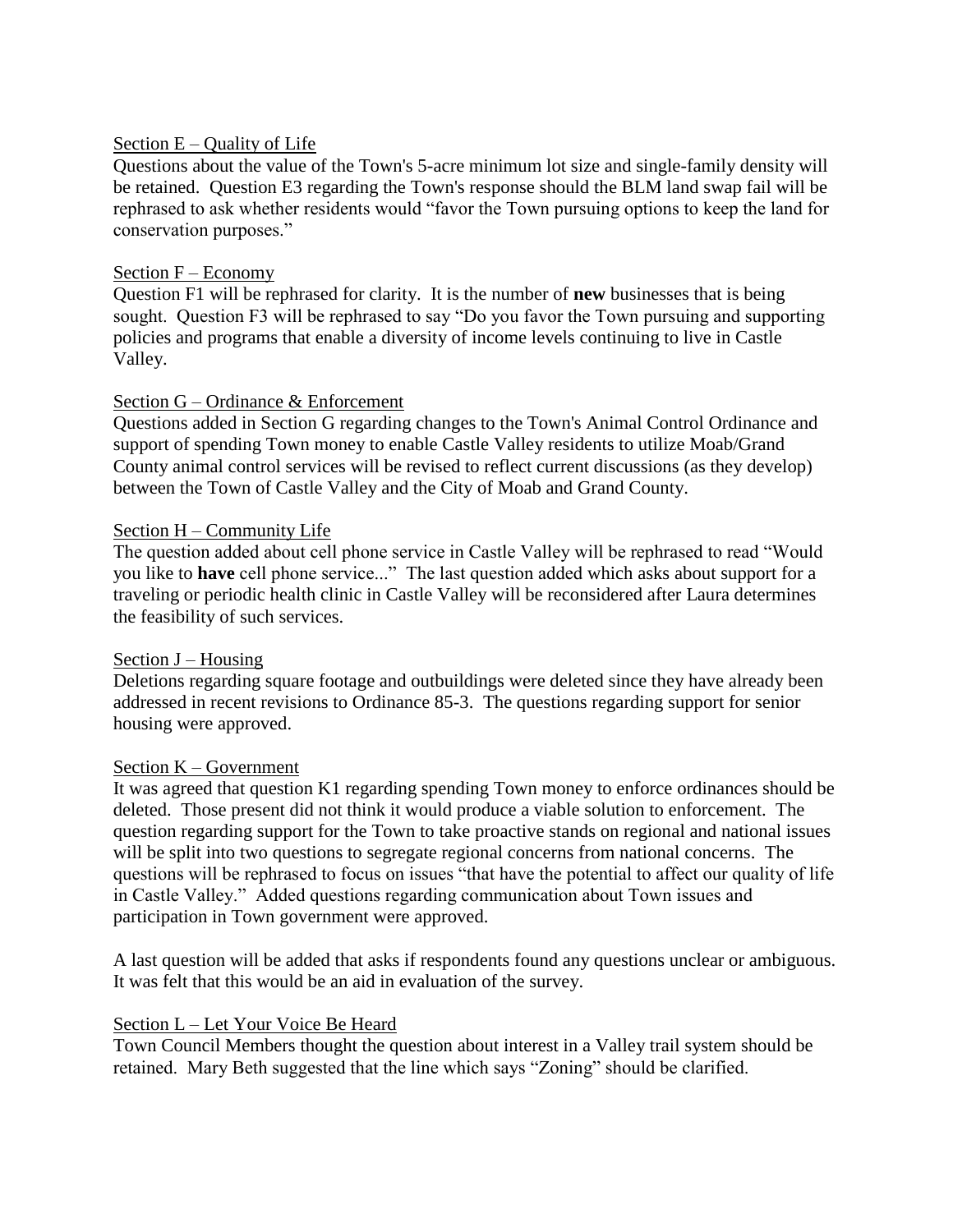In general discussion, Ron noted that there was nothing in the survey about emergency preparedness, emergency services, evacuation policies, etc. Tory wondered if a question should be added about willingness to raise taxes to aid the fire department. Mary Beth asked Ron to solicit input from the fire commissioners about what they think should be included in the survey. Bruce added that he did not see anything in the Grand County Solid Waste 5-Year Plan that needs to be considered by the Town at this point.

Marie motioned to adjourn the Workshop. Laura seconded the Motion. Laura, Mary Beth, Marie, and Tom approved the Motion. The Motion was passed unanimously.

4. Adjournment: 9:21 P.M.

# **REGULAR MEETING OF THE PLANNING & LAND USE COMMISSION**

Present: Laura Cameron, Mary Beth Fitzburgh, Marie Hawkins, Tom Noce Absent: Eddie Morandi Others Present: Dave Erley, Jil Kulander

CALL TO ORDER: 9:23 P.M.

1. Open Public Comment

None.

#### APPROVAL OF MINUTES

2. Regular Meeting February 1, 2012.

Laura motioned to table approval of the Minutes. Tom seconded the Motion. Laura, Mary Beth, Marie, and Tom approved the Motion. The Motion was passed unanimously.

#### REPORTS

3. Town Council Meeting – Chair.

Mary Beth welcomed Tom Noce as a new member to the PLUC.

4. Building Permit Agent.

The February Building Permits Report included two electrical permits, one septic permit, and two Routine-Conditional Use Permits. Faylene explained her decision to consider the application on Lot 180 as Routine even though two responses to the Application Questionnaire were positive. Her decision was approved and she was directed to change the application form to read: If the answer to ANY of the above questions is "Yes", you must go to Form B unless the land-use authority determines the impact is no more than would occur through a residential